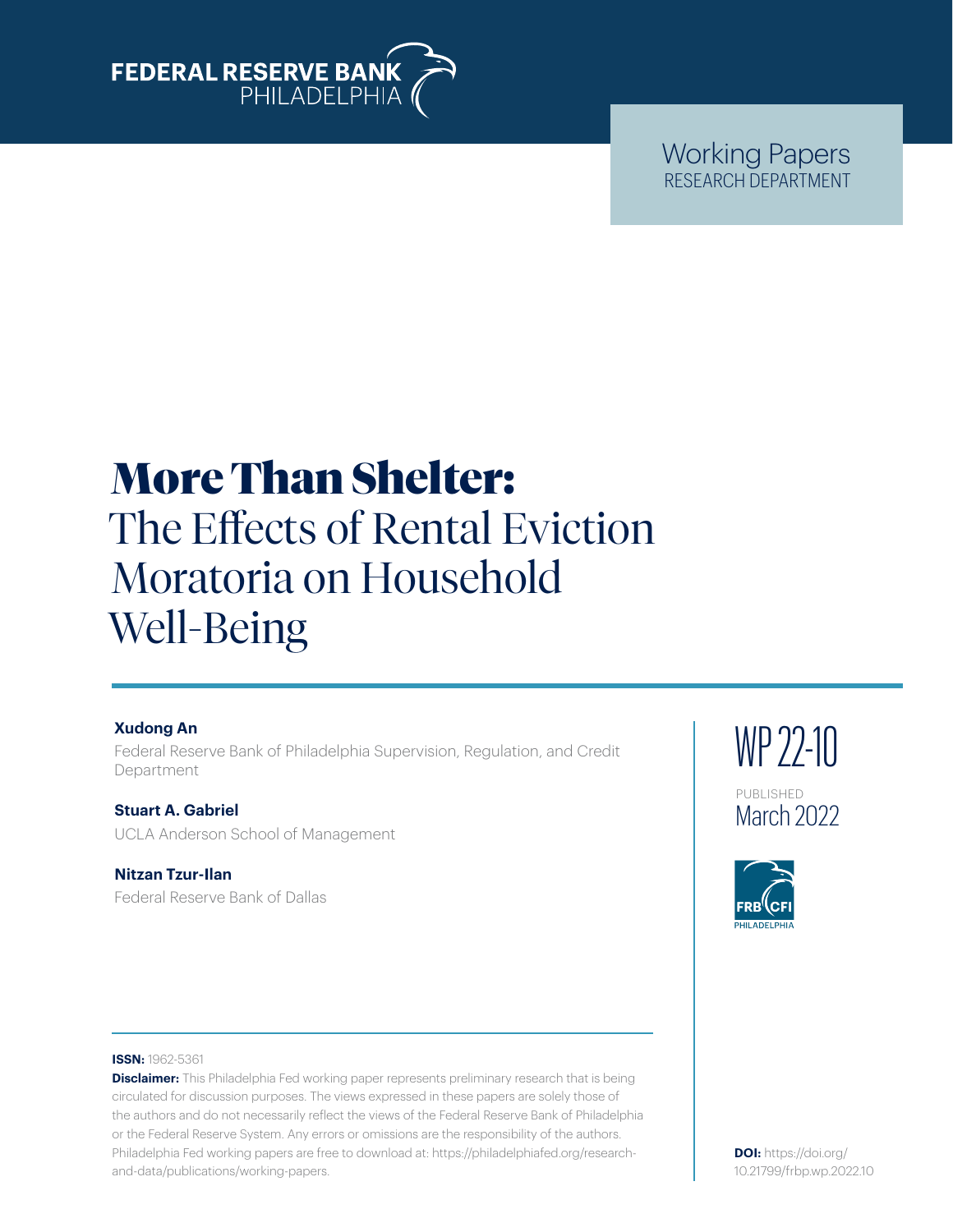# More Than Shelter: The Effects of Rental Eviction Moratoria on Household Well-Being

Xudong An, Stuart A. Gabriel, and Nitzan Tzur-Ilan<sup>∗</sup>

March 2022

#### ABSTRACT

We investigate the impact of 2020 COVID-19 rental eviction moratoria on household well-being. Analysis of new panel data indicates that eviction moratoria reduced evictions filings and resulted in redirection of scarce household financial resources to immediate consumption needs, notably including food and grocery spending. We also find that eviction moratoria reduced household food insecurity and mental stress, with larger effects evidenced among African American households. Findings suggest broad salutary effects of eviction moratoria during a period of widespread virus and economic distress.

JEL Classification: G28, R30, I38

Keywords: Eviction moratorium, consumption, food security, mental health, COVID-19

<sup>∗</sup>An: Federal Reserve Bank of Philadelphia (email: xudong.an@phil.frb.org) Gabriel: UCLA Anderson School of Management (email: sgabriel@anderson.ucla.edu). Tzur-Ilan: Federal Reserve Bank of Dallas (email: Nitzan.TzurIlan@dal.frb.org). We thank Kartik Agarwal and Susu Zhu for excellent research assistance. The views expressed in this paper are solely those of the authors and do not necessarily reflect the views of the Federal Reserve Bank of Philadelphia or the Federal Reserve System.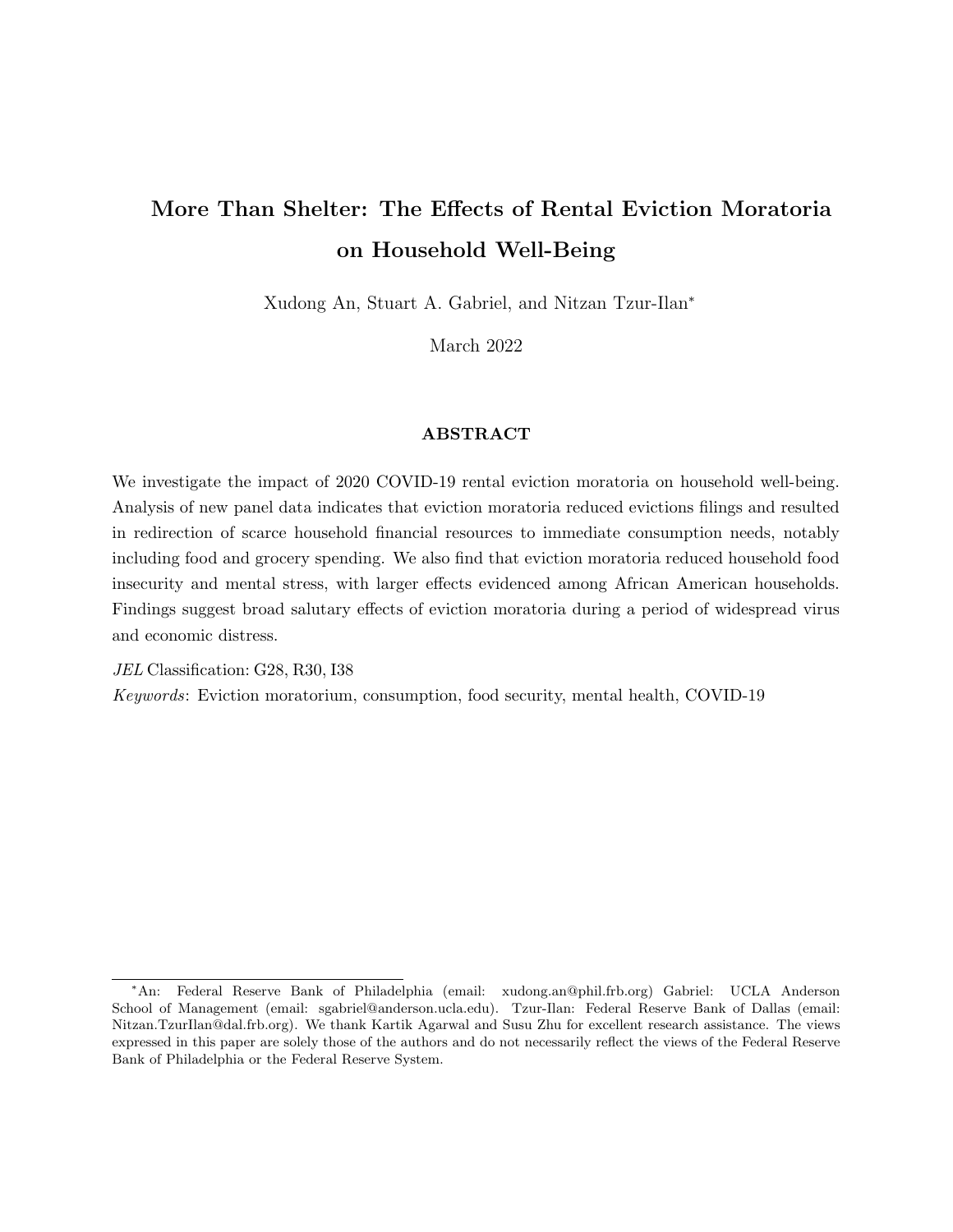# I. Introduction

In the wake of the onset of the 2020 COVID-19 pandemic, many state and local governments in the U.S. enacted rental eviction moratoria. Their objective was to assure shelter of households idled by the pandemic and to damp virus spread. In this paper, we provide new panel information on the enactment of eviction moratoria and evaluate the effects of those measures on household well-being, including consumer spending, food insecurity, and mental health.

Upon the pandemic onset, the share of affordability-constrained renters, defined as households payng more than one-half of their income for rent, jumped to one-half of all renter households.<sup>[1](#page-2-0)</sup> Moratoria on eviction and related deferral of rent may have provided treated households with financial relief in the form of positive shocks to household liquidity. Renters benefiting from such interventions could have redirected scarce resources to other immediate consumption needs such as food purchases. Eviction moratoria similarly assured renters of continued shelter during a period of elevated COVID-19 virus transmission, likely easing their mental stress and anxiety.

The staggered implementation of state and county rental eviction moratoria enabled construction of data panels to identify policy effects. Our study focuses on the March-August 2020 period prior to the enactment of a nationwide federal eviction moratorium.<sup>[2](#page-2-1)</sup>

We used web scraping and text parsing protocols to conduct an automated search of COVID-19 rental policy interventions at state-level governor, court, and legislation websites over the period of analysis. Ultimately, 43 states enacted eviction moratoria. For county-level information, we used data from the Eviction Lab at Princeton University. Dynamic maps of our newly constructed state and county eviction moratoria panels are available at [https://covid19evictionmoratoria](https://covid19evictionmoratoria.anderson.ucla.edu/map/)

[.anderson.ucla.edu/map/](https://covid19evictionmoratoria.anderson.ucla.edu/map/).[3](#page-2-2)

<span id="page-2-1"></span><span id="page-2-0"></span><sup>&</sup>lt;sup>1</sup>See the Census COVID-19 Household Pulse Survey.

<sup>&</sup>lt;sup>2</sup>In September 2020, the Centers for Disease Control and Prevention (CDC) broadened the federal eviction moratorium to effectively protect all of the nation's 43 million rental households.

<span id="page-2-2"></span><sup>&</sup>lt;sup>3</sup>During our period of analysis, the federal eviction moratorium as specified by the CARES Act was limited only to renters who received federal housing assistance or lived in a property with a federally backed mortgage. The Federal Reserve Bank of Atlanta estimated that the CARES Act moratorium covered between 28 and 46 percent of occupied rental units nationally, leaving as many as 31 million renter households without federal eviction protection.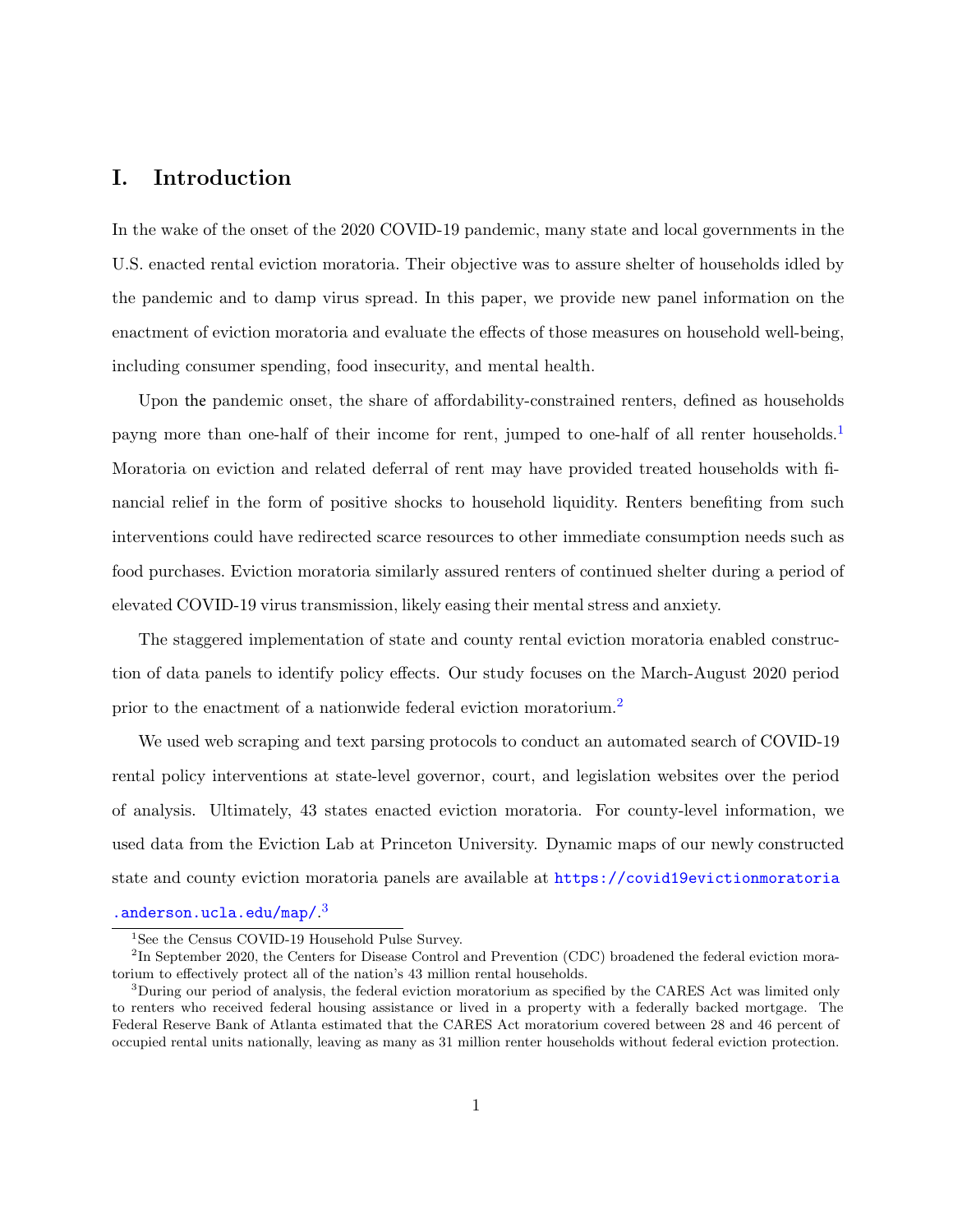# II. Data and Research Design

#### A. Data Sources

A primary source of data for this study is the Federal Reserve Y-14M regulatory report. The report contains detailed information on the asset portfolios of bank holding companies required to participate in Federal Reserve stress testing. The monthly report at the account level contains detailed information on borrower characteristics, credit card purchases, and payments.<sup>[4](#page-3-0)</sup> For the purposes of our study, we aggregate the account-level credit card data to the zip code-level and form a zip code by month panel. We focus on two outcomes, including credit card spending and payment. To compute credit card spending, we include purchases using credit cards, cash withdrawals, and convenience checks but exclude balance transfers to avoid double counting. To account for seasonality, we calculate year-over-year changes in the outcome terms.<sup>[5](#page-3-1)</sup> Eviction moratoria and other macroeconomic controls such as unemployment rate and house price index (HPI) are merged to credit card data using geographic identifiers such as county Federal Information Processing Standards (FIPS) code and state name.

We also use data from the real-time Opportunity Insights Economic Tracker (hereinafter Opportunity Insights) by [Chetty](#page-10-0) et al. [\(2020\)](#page-10-0) to assess consumer spending. The Opportunity Insights data are available only at the state or county level. However, a distinct advantage is that they contain measures of consumption by category of spending, including non-durable spending, spending on grocery and food stores, and the like. The Opportunity Insights data also include debit card purchases.

To assess the effect of eviction moratoria on food insecurity and mental health disorders, we compiled information from the Census COVID-19 Household Pulse Survey (hereinafter Census

See "Housing Policy Impact: Federal Eviction Protection Coverage and the Need for Better Data," by Sarah Stein and Nisha Sutaria.

<span id="page-3-0"></span><sup>4</sup>The data set contains about 500 million anonymized credit card accounts in the U.S. We work with a 1 percent random sample of the data.

<span id="page-3-1"></span> ${}^{5}$ Zip codes with fewer than 100 accounts in 2020 are excluded to ensure that change statistics are not affected by outliers.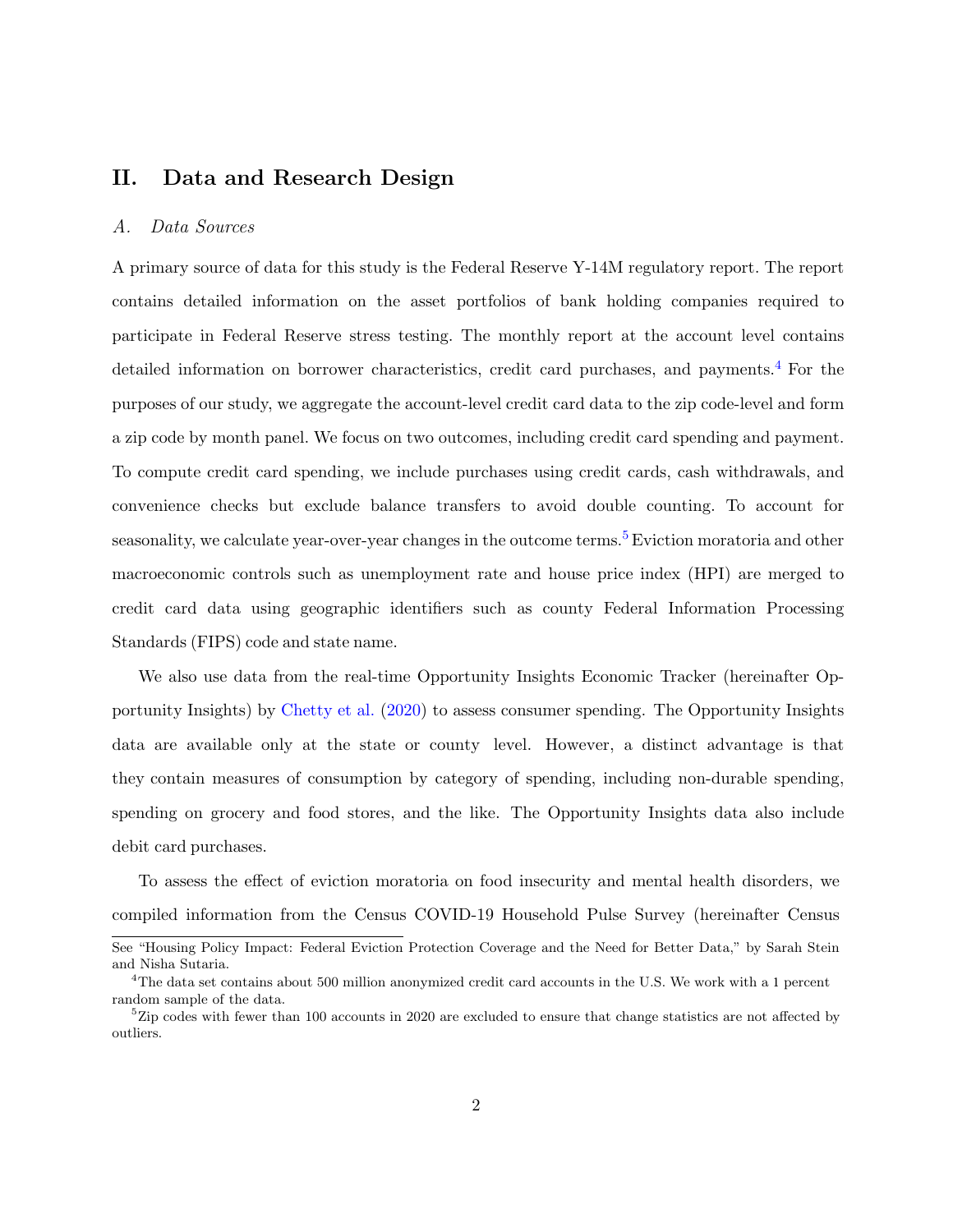Pulse Survey). That survey commenced on April 23, 2020, and included information on food sufficiency and insecurity. We also use search query data from Google Trends to develop broadbased real-time search indicators of food insecurity. The Census Pulse Survey partnered with the National Center for Health Statistics (NCHS) to include three questions about anxiety or depression. The mental health outcome terms include "feeling anxious," "can't stop worrying," and "feeling down."

#### B. Empirical Strategy

We employ a panel data model with fixed effects to identify the relation between eviction moratorium and household well-being. Our observations are at zip code, county, or state level and our outcome terms vary by month or week. Given sample structure, we estimate the following model:

$$
Y_{it} = \alpha + \beta V_{it} + X'_{it}\gamma + \tau_t + \zeta_i + \varepsilon_{it},\tag{1}
$$

where  $Y_{it}$  represents the outcome in zip code/county/state i at time t,  $V_{it}$  is an indicator of the treatment, eviction moratorium, in place i and period t; and  $X_{it}$  is a matrix of time- and placevarying control terms such as unemployment rate and house price appreciation.  $\tau_t$  and  $\zeta_i$  are time- and geographic-fixed effects. Finally,  $\varepsilon_{it}$  represents the error terms, which are assumed to be clustered at the state or county level. The coefficient  $\beta$  is the treatment effect of eviction moratoria. Eviction moratoria target renter populations, especially those having rental payment difficulties. Hence, we use the contrast between renters and homeowners to aid in identification. In that regard, in addition to baseline models, we estimate the following treatment intensity difference-in-differences (DID) regression:

$$
Y_{it} = \alpha + \beta_1 V_{it} + \beta_2 V_{it} R_i + \beta_3 R_i + X'_{it} \gamma + \tau_t + \zeta_i + \varepsilon_{it},\tag{2}
$$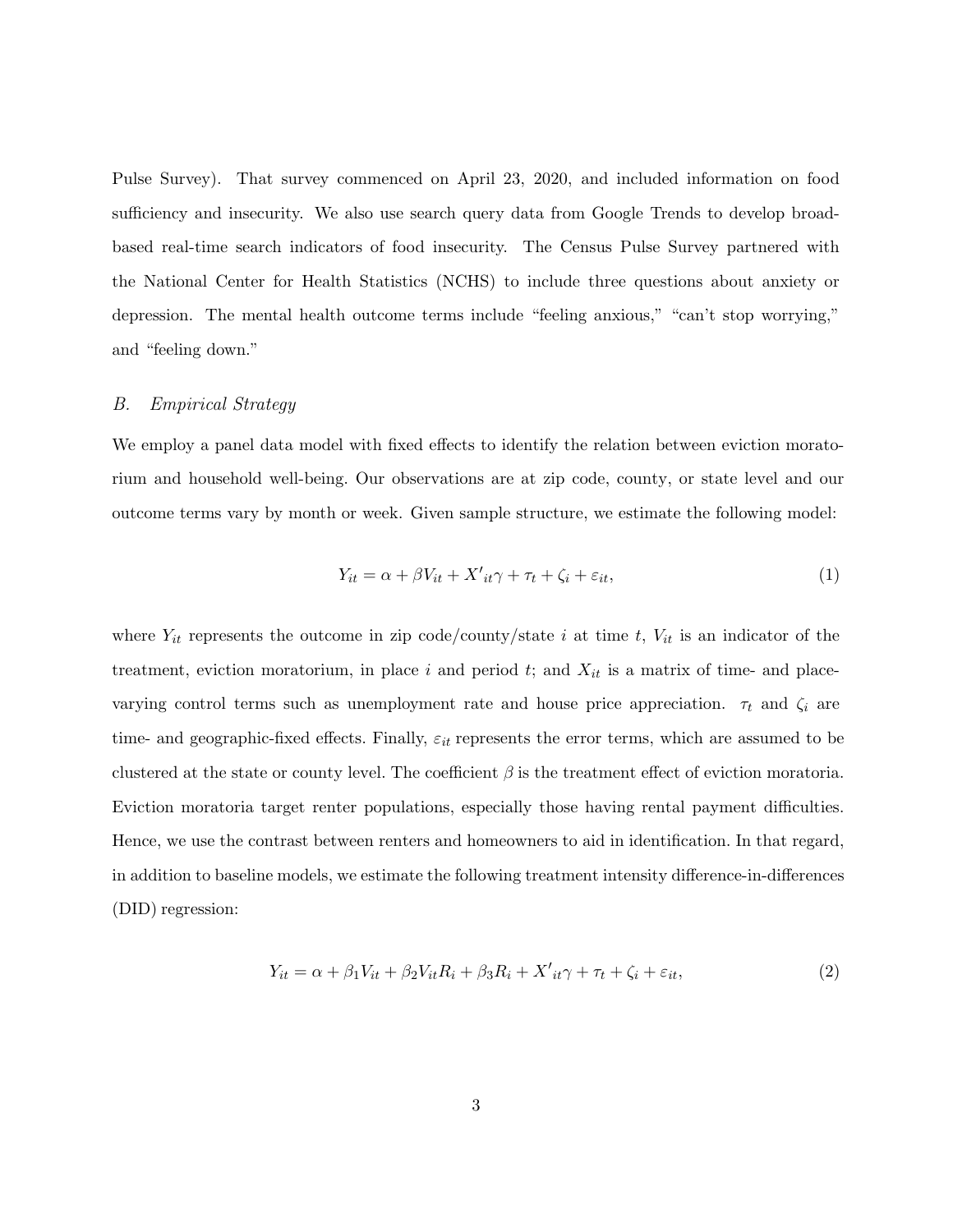where  $R_i$  is a treatment intensity indicator based on the local renter share and unemployment rate as proxies for the share of local population in financial distress. More specifically,  $R_i$  is a dummy variable for zip codes in the top two quartiles of renter share and unemployment rate in April 2020, the first peak of the COVID-19 pandemic. Note that the impact of  $R_i$  is absorbed by the fixed effects in the regression. In this DID setting, eviction moratorium is the treatment, and areas with high renter share and high financial distress are more intensively "treated."  $\beta_2$  is the lower-bound estimate of the treatment effect. This augmented specification aids our inference of causality as renters (especially those in financial distress) were the target beneficiaries of eviction moratoria.

### III. Results

#### A. Credit Card Spending and Payment

We first present results based on the Federal Reserve Y-14M credit card data. Our focus variable in Table [I](#page-6-0) is an indicator of the presence of a state-level eviction moratoria in the zip code during a particular month. We lag the focus variable by two weeks. [6](#page-5-0) Given the above model specification, we show in column 1 the baseline model results for credit card spending. The positive coefficient of the State Evic. Mor. term indicates that enactment of a state eviction moratorium is associated with elevated zip code credit card spending.

Column 2 estimates treatment effects among targeted renter zip codes. The focus term is the interaction of State Evic. Mor. with the above defined Target indicator. Results of this treatment intensity difference-in-differences (DID) analysis indicate a positive and significant effect of state eviction moratoria on credit card spending among targeted zip codes. The one-month target zip code treatment effect is 1.356 percent, meaning that a 12-month treatment effect amounts to a 16 percent  $(1.356\times12=16)$  increment in spending. To put this into perspective, the average year-overyear decline in credit card spending in April 2020 was 25 percent.

<span id="page-5-0"></span> ${}^{6}$ To identify the effects of state eviction moratorium, we comprise a sample of only those states where no countylevel eviction moratorium was in place.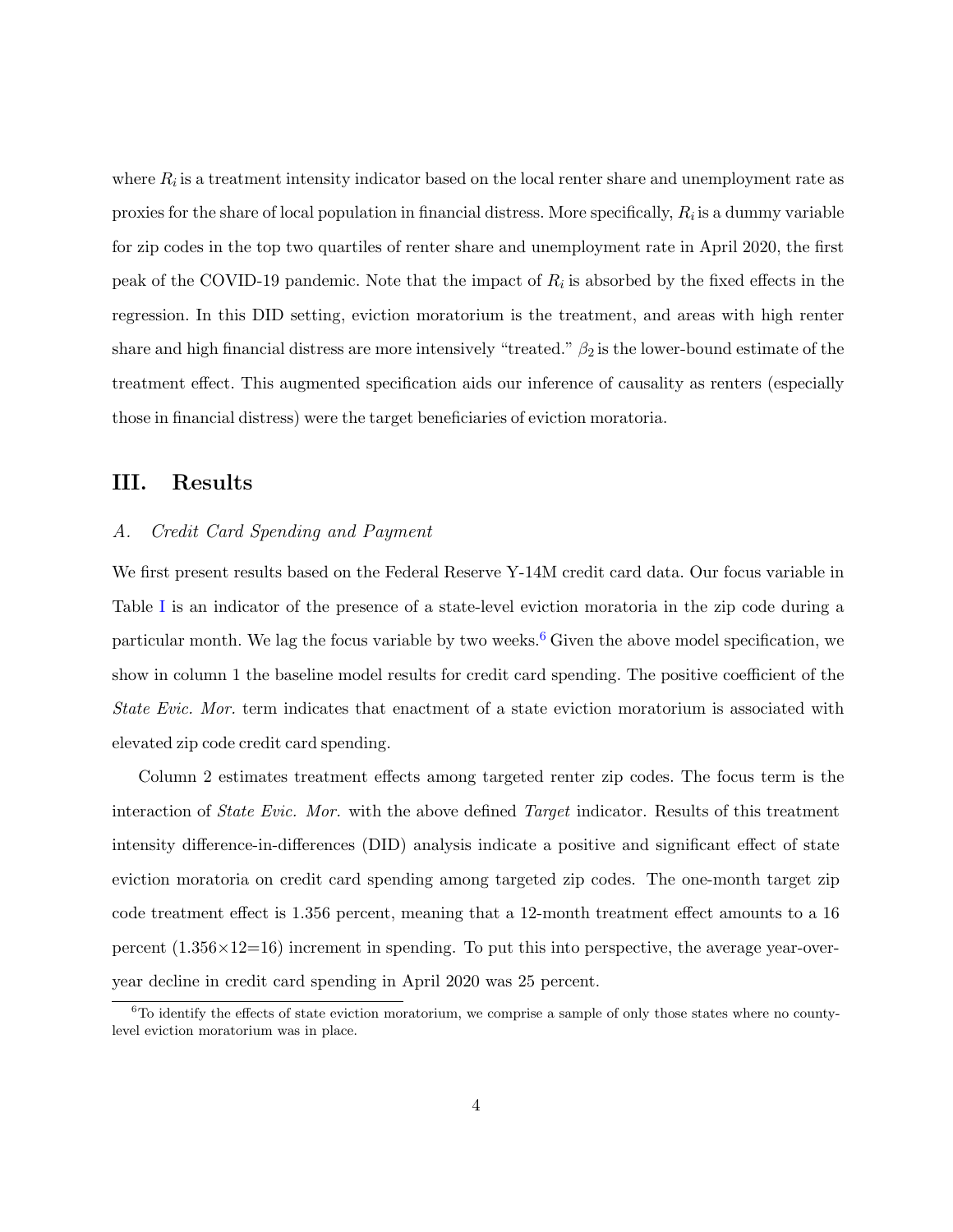|                          | Fed Y-14M zip code×month panel |                   |                   |          | Opportunity Insights state×week panel |           |             |          |
|--------------------------|--------------------------------|-------------------|-------------------|----------|---------------------------------------|-----------|-------------|----------|
|                          | Spending Change                |                   | Payment Change    |          | Food                                  | Grocery   | Retail      | Non      |
|                          |                                |                   |                   |          | Service                               | Spending  | with        | Durable  |
|                          |                                |                   |                   |          | Spending                              |           | Grocery     | Spending |
|                          | $\left(1\right)$               | $\left( 2\right)$ | $\left( 3\right)$ | (4)      | (5)                                   | (6)       | (7)         | (8)      |
| State Evic. Mor.         | 1.867*                         | 1.458             | 0.249             | $-0.610$ | $0.991*$                              | $0.917*$  | $0.992*$    | $1.373*$ |
|                          | (0.988)                        | (1.036)           | (1.353)           | (1.440)  | (0.530)                               | (0.526)   | (0.590)     | (0.712)  |
| State Evic. Mor. XTarget |                                | $1.356***$        |                   | $1.199*$ |                                       |           |             |          |
|                          |                                | (0.583)           |                   | (0.707)  |                                       |           |             |          |
| Constant                 | $-10.259***$                   | $-9.527***$       | 3.183             | 3.828    | $-9.570***$                           | 11.887*** | $-7.640***$ | 3.235    |
|                          | (1.523)                        | (1.482)           | (2.351)           | (2.298)  | (0.678)                               | (0.722)   | (0.508)     | (2.525)  |
| Zip Code/County FE       | Х                              | X                 | Х                 | Х        | X                                     | Х         | X           | X        |
| Month/Week FE            | Х                              | X                 | X                 | X        | X                                     | X         | X           | X        |
| N                        | 20,996                         | 20,996            | 20,650            | 20,650   | 1,122                                 | 1,122     | 1,122       | 1,122    |
| R2                       | 0.5788                         | 0.5790            | 0.4887            | 0.4888   | 0.849                                 | 0.873     | 0.966       | 0.606    |

<span id="page-6-0"></span>Table I: Effects of State-Level Eviction Moratoria on Credit Card Utilization and Consumption by Category

Notes: Columns 1-4 present our estimates of the impact of state-level eviction moratorium on consumer credit card spending and payment based on zip code by month panel data of YoY changes of the outcome variables. Columns 5-8 present our estimates of the impact of a one-week state-level eviction moratorium on state spending seasonally adjusted by category, relative to its level in January 2020. We follow [Chetty](#page-10-0) et al. [\(2020\)](#page-10-0) definition of durable and non-durable goods. Data sources include the Federal Reserve Y-14M, the Bureau of Labor Statistics, the Bureau of Economic Analysis, the Census, the Eviction Lab, and the Opportunity Insights. Robust standard errors in parentheses with error terms clustered at the state-level; \*  $p < 0.1$ , \*\*  $p < 0.05, \; ^{***}$   $p < 0.01.$ 

Turning to credit card payments, our specification also includes lagged spending as households typically increase debt paydown in the wake of an increase in the prior month's spending. Column 3 shows results of the baseline model, while column 4 shows results of the difference-in-differences (DID) analysis. The estimated coefficient for eviction moratoria in targeted areas is both statistically and economically significant. In that regard, a 12-month eviction moratorium is associated with a 14 percent increase in credit card debt paydown in targeted zones.<sup>[7](#page-6-1)</sup>

Certain counties implemented eviction moratoria even in the presence of similar statewide policy treatment. We thus seek to ascertain whether those county-level moratoria had an incremental benefit. We select places that enacted state-level eviction moratoria and then reestimate our models based on cross-county variations.<sup>[8](#page-6-2)</sup> The estimated treatment terms (not reported) are not statis-

<span id="page-6-1"></span><sup>7</sup>During the pandemic study period, governments provided emergency income support including stimulus checks and added unemployment benefits to households, many of whom are the credit card borrowers who we study in this paper. To account for that, we included real disposable income as an additional control and reestimated all models. Results (not shown) are robust are highly consistent with those in Table I.

<span id="page-6-2"></span><sup>8</sup>Given that the treatment effect of interest is now at the county level, w[e](#page-6-0) use MSA by month-fixed effects to account for variations in economic and other factors across MSAs and over time.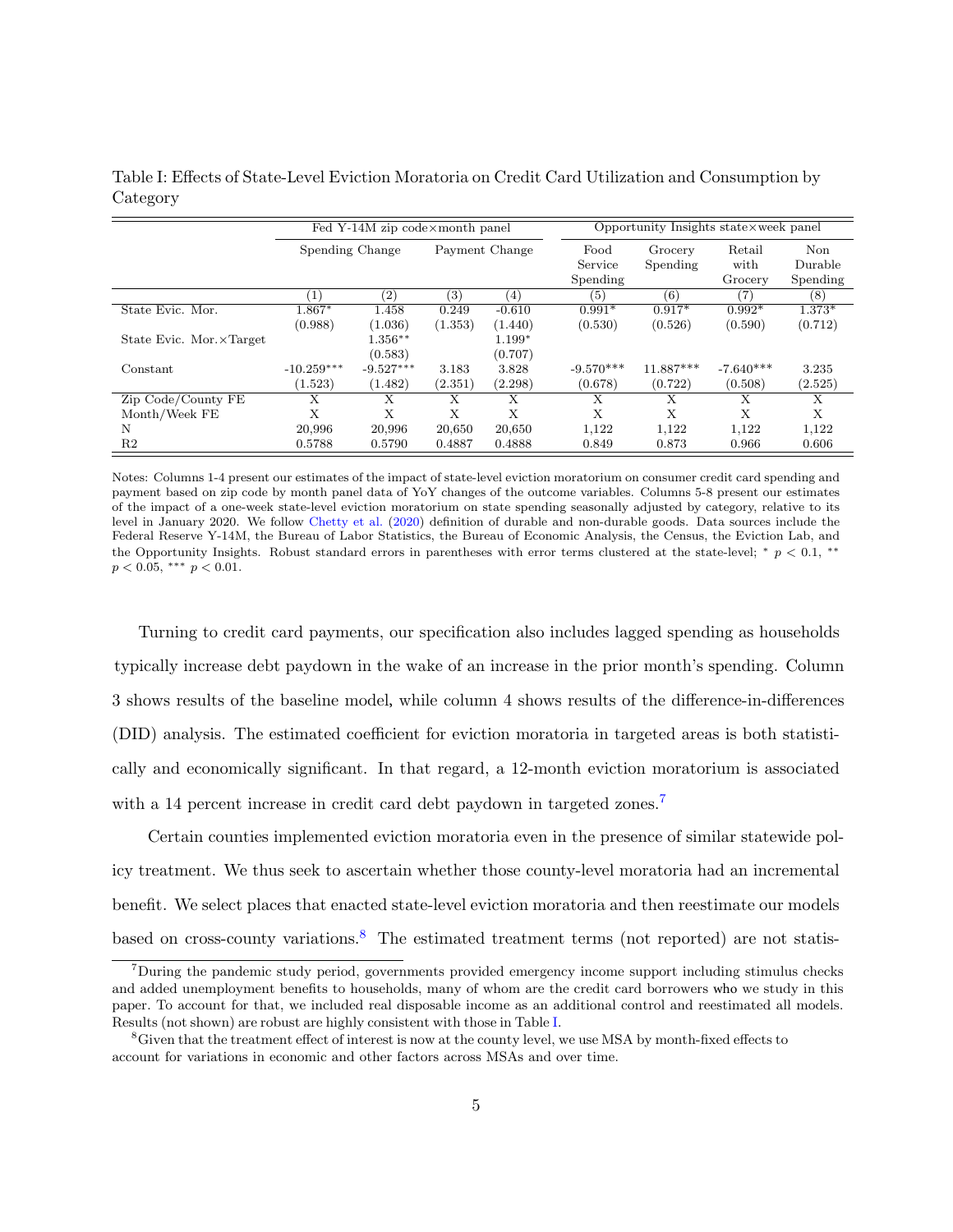tically significant, suggesting little incremental advantage associated with additional county-level treatment.

#### B. Consumer Spending by Category

The Opportunity Insights data allow us to test for the effects of eviction moratoria on specific categories of household consumption, notably including basic food and nondurable retail consumption. Table [I](#page-6-0) shows that a one-week state eviction moratorium is associated with an annual increase in food service spending (column 5) of 1 percent, an annual increase in grocery spending of 0.9 percent (column 6), an annual increase in retail with grocery of 1 percent (column 7), and an annual increase in non-durable spending (column 8) of 1.4 percent.

#### C. Food Insecurity

In Table [II,](#page-8-0) we use information from the Census Pulse Survey and report the results of regressions of state eviction moratoria on food insecurity. We follow the same specification as in the previous tables. We define "food insecurity" as the share of respondees who over the past 7 days declared that they sometimes or often didn't have enough food to eat. Column 1 of Table [II](#page-8-0) reports the average treatment effect (lagged in two weeks) on food insecurity. The estimated coefficient is negative but not statistically significant. However, for African Americans (column 2), the estimated effect is negative and statistically significant; an additional week of rental eviction moratorium treatment is associated with a decline of 2 percent in the number of African American households that declared as food insecured. On average, over the 10 weeks of the Census Pulse Survey, 21 percent of African American households declared that in the prior seven days they "Sometimes do not have enough food to eat" or "Often do not have enough food to eat."

Using Google Trends data, we consider search keywords for food insecurity, such as "food" in combination with the word "help." This process leads to two key search terms, including "Food Stamps" and "Food Banks Near Me.["](#page-7-0)<sup>9</sup>

<span id="page-7-0"></span><sup>&</sup>lt;sup>9</sup>See [Chauvet et al.](#page-10-1)  $(2016)$  for a similar search algorithm.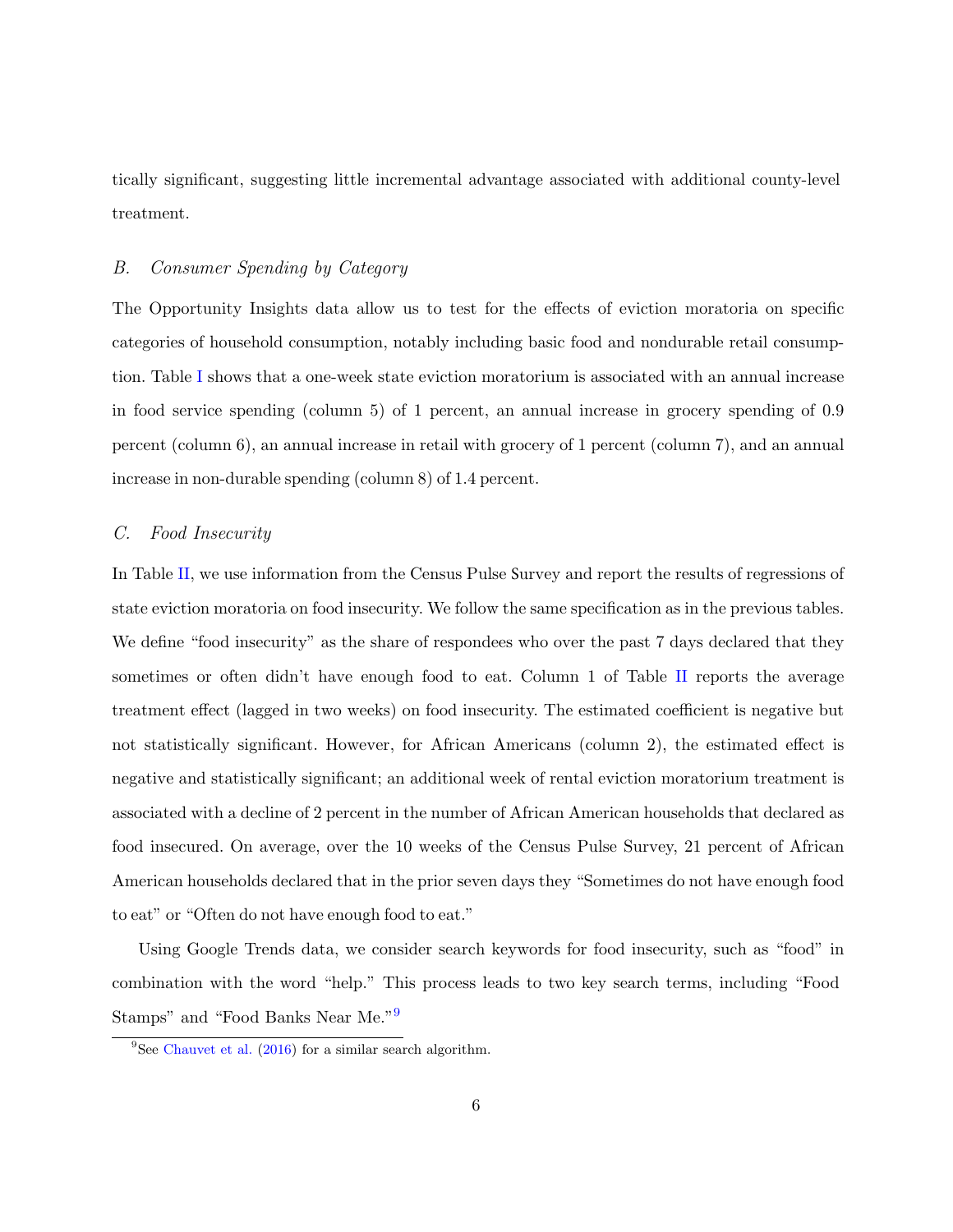In Table [II,](#page-8-0) we report findings of the Google Trends analysis. Columns 3 and 4 of Table [II](#page-8-0) show that state eviction moratoria significantly reduce Google search for "Food Stamps" and "Food Banks Near Me." An additional week of a state eviction moratoria reduces the Google search query for "Food Stamps" by 3.4, relative to an average SVI for that term of 40.5 between March and August 2020. Similarly, an additional week of state eviction moratoria reduce the Google search query for "Food Banks Near Me" by 5.1, relative to an average Google search for that term of 20.5 between March and August 2020.

|                  | Insecurity | Insecurity | Food          | Food Banks       | Can't     | Can't Stop  | Feeling     | Feeling      |
|------------------|------------|------------|---------------|------------------|-----------|-------------|-------------|--------------|
|                  | All        | Black      | <b>Stamps</b> | Near Me          | Stop      | Worrying    | Anxious     | Down         |
|                  |            |            |               |                  | Worrying  | Black       | Black       | <b>Black</b> |
|                  |            | (2)        | (3)           | $\left(4\right)$ | (5)       | (6)         | (7)         | (8)          |
| State Evic. Mor. | $-1.906$   | $-1.958*$  | $-3.401*$     | $-5.124*$        | $-0.983*$ | $-0.985$    | $-1.866***$ | $-1.627***$  |
|                  | (2.712)    | (1.053)    | (1.789)       | (2.697)          | (0.578)   | (2.451)     | (0.577)     | (0.576)      |
| Constant         | $1.160***$ | $1.277***$ | $68.904***$   | $36.413***$      | 23.899*** | $26.197***$ | $34.329***$ | 23.865***    |
|                  | (0.245)    | (0.233)    | (4.256)       | (3.724)          | (1.167)   | (5.183)     | (5.508)     | (5.119)      |
| County FE        | Х          | X          | X             | Х                | X         | Х           | X           | X            |
| Week FE          | Х          | X          | X             | X                | X         | X           | X           | X            |
| N                | 612        | 612        | 1,122         | 1,122            | 612       | 612         | 612         | 612          |
| R2               | 0.112      | 0.109      | 0.301         | 0.090            | 0.338     | 0.034       | 0.165       | 0.098        |

<span id="page-8-0"></span>Table II: Effects of State-level Rental Eviction Moratoria on Food Insecurity and Mental Health

Notes: This table reports the results from regressions of state eviction moratoria on food insecurity and mental health. We define "food insecurity" as the percentage of people who declared that they sometimes or often don't have enough food to eat. In columns 3 and 4, we use Google data to collect information from individuals seeking assistance via an Internet search on food insecurity. In columns 5-8, we use three different mental health disorders, taken from the Census Pulse Survey, and include feeling anxious, can't stop worrying, and feeling down. For each of the three indicators, we define the percentage of people who replied that they experienced this feeling more than half the days or nearly every day over the last seven days. Data sources include the Eviction Lab, Google Trends, and the Census Pulse Survey. Robust standard errors in parentheses with error terms clustered at the state-level; \*  $p < 0.1$ , \*\*  $p < 0.05$ , \*\*\*  $p < 0.01$ .

#### D. Mental Health

The Census Pulse Survey indicated that some 30 percent of households felt depressed or down during the pandemic survey period. [Brodeur](#page-10-2) et al. [\(2021\)](#page-10-2) use Google Trends data to show adverse effects of the pandemic on measures of boredom, loneliness, worry, and sadness. We test if some of those symptoms have been relieved by a temporary stay in eviction.

Columns 5-6 of Table [II](#page-8-0) estimate the average rental eviction moratorium treatment effect (lagged two weeks) on the share of households reported that they "can't stop worrying" over the prior seven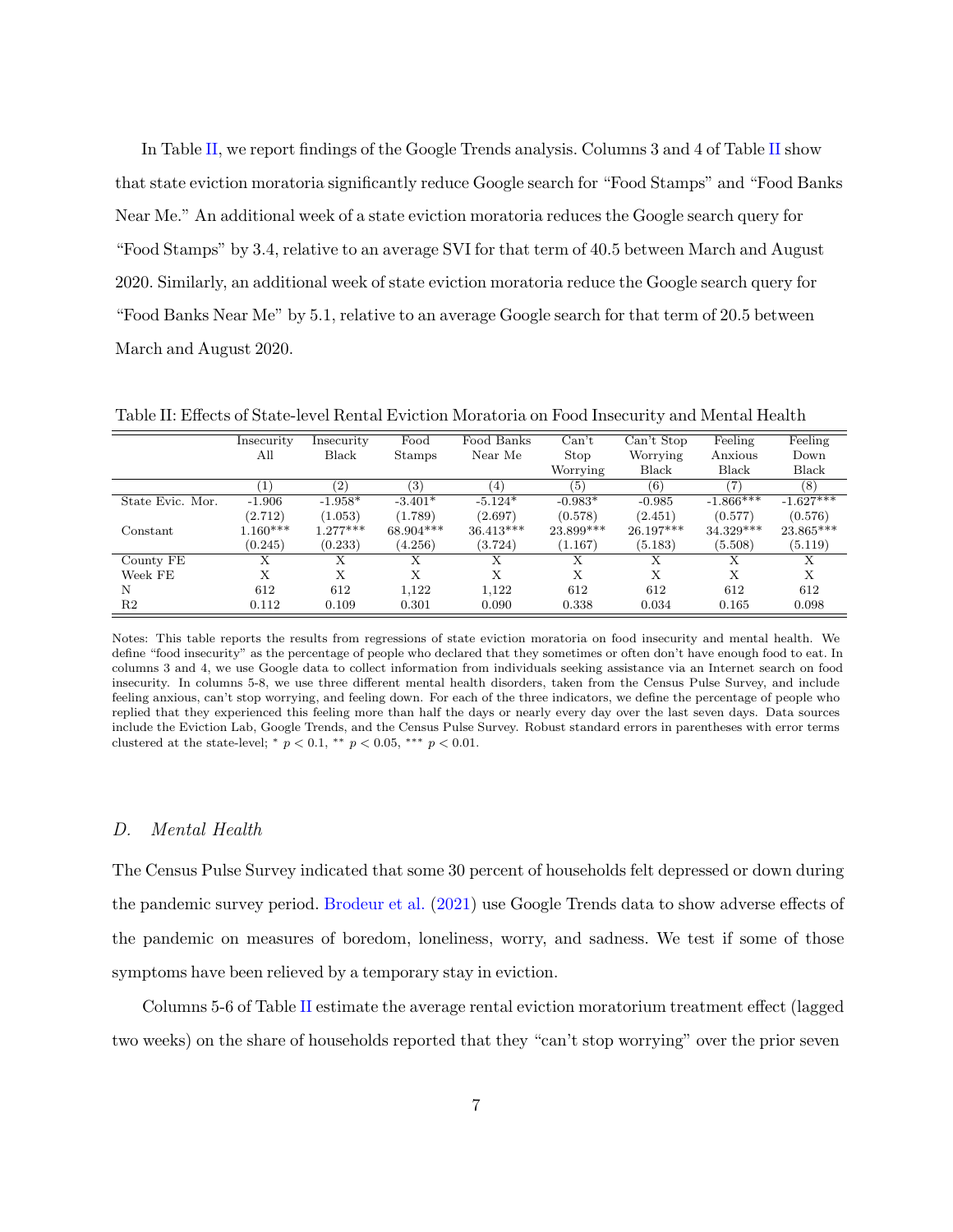days. Column 5 of Table [II](#page-8-0) shows that eviction moratoria significantly reduced the number of house-holds that reported they "can't stop worrying." As indicated in column 7 of Table [II,](#page-8-0) an additional week of rental eviction moratoria is associated with a significant decline of 1.9 percent in the share of African American households that reported "feeling anxious." The Census Pulse Survey indicated an increase by roughly one-third in the share of African American households that reported "feeling anxious" during the April to August 2020 pandemic period. Also, as shown in column 8, an additional week of eviction moratoria policy treatment is associated with a reduction by 1.6 percent in the share of African American households that reported "feeling down." As suggested by the survey, the pandemic study period witnessed a roughly one-quarter increase in share of African American households that reported "feeling down."

# IV. Conclusions and Discussion

This paper provides evidence of broad salutary impacts of COVID-19 rental eviction moratoria during a period of widespread virus and economic distress. Analysis of both Federal Reserve and Opportunity Insights data indicates that the imposition of rental eviction moratoria served to boost food and grocery spending, especially among policy-targeted neighborhoods. Eviction moratoria also reduced Census Pulse Survey-measured food insecurity and mental stress, especially among African American households. Results are corroborated in analysis of search query data from Google.

Federal eviction moratoria expired on October 3, 2021, leaving upward of 2 million U.S. households at risk of eviction. Yet data from the Eviction Lab show that evictions were lower than anticipated through year-end 2021, likely owing to substantial distribution of \$47 billion in federal stimulus emergency rental assistance funds. While early outcomes were encouraging, large numbers of households remained at risk of eviction and related adverse housing stability, employment, and health outcomes.